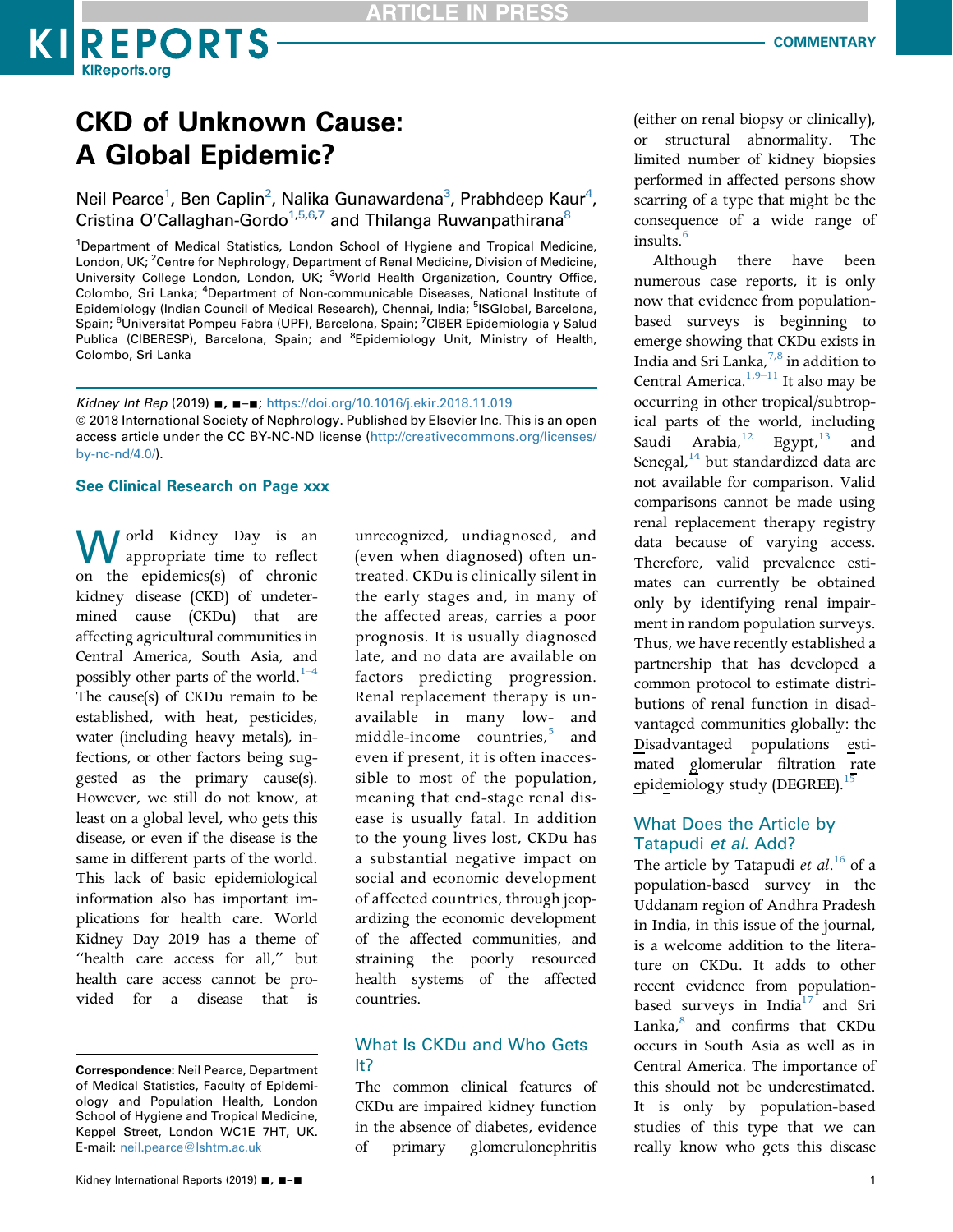globally; this is not only crucial in public health and clinical terms, but is also an essential first step in discovering the causes of CKDu.

Before discussing the findings, several limitations of the study should be noted. As with all crosssectional studies of this type, $15$  it is not measuring the prevalence of CKDu, because it involves a "oneoff" measurement of eGFR, whereas 2 measurements are required to confirm the chronicity of any form of CKD. A related issue is that eGFR calculated from serum creatinine is a function of ethnicity<sup>18</sup> and can also vary with exercise, muscle mass, and meat consumption. In particular, it has been previously suggested that we are likely to overestimate kidney function in South Asian individuals, $18,19$  and therefore that prevalence estimates in India and Sri Lanka may be falsely low. However, although these are issues for clinical diagnosis, and for comparisons between different regions of the world, they are unlikely to be major issues in subgroup comparisons within a particular region.<sup>[15](#page-2-0)</sup> Perhaps a more significant issue is that Tatapudi et al.<sup>[16](#page-2-0)</sup> appear to provide no information on the calibration of creatinine, and their definitions of key biomarkers are somewhat nonstandard (e.g., the protein-creatinine ratio cutoff of 0.2, the definition of "long-standing hypertension," which requires this to have existed for more than 5 years); these issues may lead to the inclusion of some patients with glomerulonephritis or other known causes of CKD, thus overestimating the prevalence of true CKDu. For example, in the Sri Lankan surveys, $\delta$  the prevalence of "suspected CKDu" dropped from 10.7% to 6.7% when more restrictive exclusions for hypertension were used. A further concern is that the sampling methodology does not clearly indicate whether population enumeration was carried out, the

criteria used for defining the sampling frame, and the sampling procedures. The concern is that there may be greater participation from those affected with CKD, which may lead to prevalence being overestimated. These methodological issues are unlikely to bias subgroup comparisons, but they do make comparisons with other studies in the same region $8.17$  more difficult.

So apart from confirming the presence of CKDu, what else does the study of Tatapudi et  $al.^{16}$  $al.^{16}$  $al.^{16}$ contribute? As with other comparable studies, $8,17$  the prevalence of CKD in general, and CKDu in particular, increases markedly with age. It is noteworthy that a high proportion of the participants had hypertension, diabetes, or proteinuria, in contrast with CKDu hotspots in Central America, and therefore it is more challenging to separate CKDu from CKD in this setting.

Although CKDu is associated with agricultural work, it is not particularly strongly associated with farming (odds ratio 1.39) or with pesticide use (odds ratio 0.85), unlike many studies in Sri Lanka.<sup>20</sup> The authors conjecture that "there might be a new etiological factor or multiple factors responsible."

This is similar to findings in other cross-sectional studies in South Asia<sup>[8,17](#page-2-0)</sup> and Central Amer- $ica<sub>i</sub><sup>21</sup>$  $ica<sub>i</sub><sup>21</sup>$  $ica<sub>i</sub><sup>21</sup>$  which consistently find that increased risks, if they exist, occur primarily (but not exclusively) in agricultural populations, but that these do not seem to be clearly linked to exposures such as heat stress or pesticides. $9$  This may reflect the absence of any causal association, inadequacies with the exposure questions used, or the more general inadequacies of crosssectional studies. In fact, a study in Central America<sup>[21,22](#page-2-0)</sup> involved follow-up (after an initial crosssectional study), and identified a distinct subgroup experiencing rapid decline in kidney function,

although the risk factors for this decline were still difficult to identify.

# Where Next for CKDu?

So where next for CKDu? There are 2 immediate conclusions that can be drawn from the study of Tatapudi et al. $^{16}$  $^{16}$  $^{16}$ 

First, it is urgent to discover which parts of the world are experiencing endemic/epidemic CKDu. In some commentaries there have been assumptions that the condition is either confined to a particular area, with local risk factors playing a key role (hence the use of "local" names, such as Meso-American nephropathy<sup>23</sup> or Uddanam nephrop-athy<sup>[24](#page-2-0)</sup>), or that there is a global epidemic with common risk factors across regions. $^{25}$  The reality is that no one knows, and that global health policy cannot be based on anecdotal reports of individual cases, particularly for a "disease of exclusion," such as CKDu, where there is always a risk that apparent cases of CKD may in fact be due to undiagnosed diabetes or other established causes of kidney disease. What is required is population surveys in different parts of the world using standardized methods.<sup>[15](#page-2-0)</sup> Until these have been done, we cannot say more than that CKDu exists in Central America and South Asia, but that we cannot say much about the rest of the world. Perhaps there is a global epidemic that will require major health system resources and raise major issues of "health care access for all," or perhaps these are regional rather than global problems. We simply do not know. We need more surveys and publications like that of Tatapudi et  $al.^{16}$  $al.^{16}$  $al.^{16}$ 

Second, although prevalence surveys are an essential first step, they need to be followed by more intensive cohort studies in "atrisk" populations, $2^{1,22}$  as recommended by Tatapudi et  $al.^{16}$  $al.^{16}$  $al.^{16}$  It is